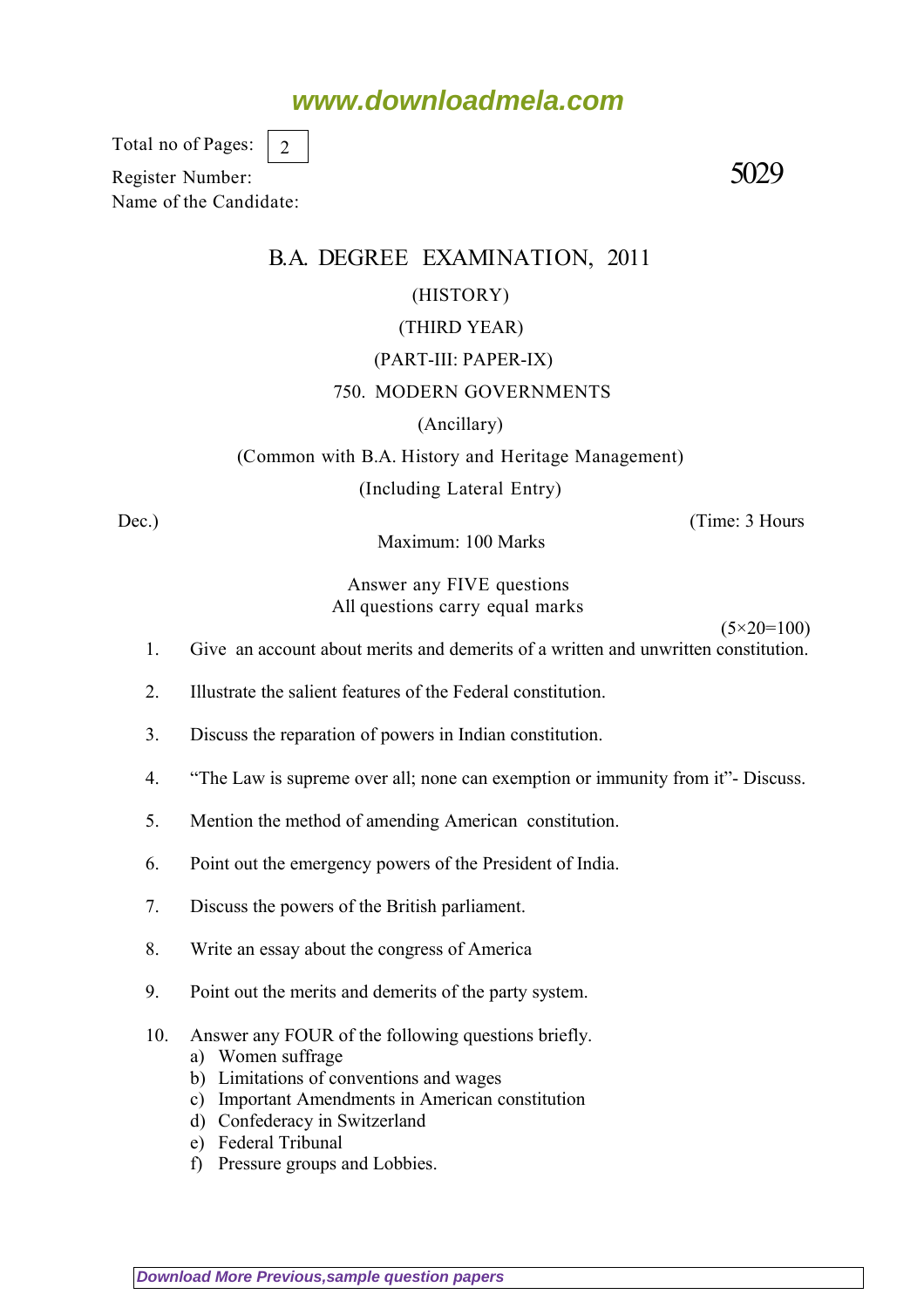# **www.downloadmela.com**

jkpHhf;fk; vitnnaDk; Ie;J tpdhf;fSf;F tpil jUf (5*×20=100)* midj;J tpdhf;fSf;Fk; rk kjpg;bgz;fs;

- 1. Xh; vGjg;gl;l my;yJ vGjg;glhj murpayikg;gpd; epiwfs; kw;Wk; Fiwfs; gw;wp Fwpg;g[ tH';Ff
- 2. Tl;lhl;rp murpayikg;gpd; rpwg;g[ mk;r';fis vLj;Jf;fhl;Lf
- 3. ,e;jpa murpayikg;gpYs;s mjpfhu gphptpidg; gw;wp tpthjpf;f
- 4. "vy;yhtw;Wf;Fk; nkyhdJ rl;lk;" ahUk; mjpypUe;J tpyf;Fk; my;yJ tpLghl;Lhpik bgw ,ayhJ "
- 5. mbkhpf;f murpayikg;gpidj; jpUj;jk; bra;a[k; Kiwiaf; TWf
- 6. ,e;jpa #hdjpgjpapd; beUf;fo epiy mjpfhu';fis Fwpg;gpLf
- 7. M';fpnya ghuhSkd;wj;jpd; mjpfhu';fis tpthjp
- 8. mbkhpf;f fh';fpu!; gw;wp xU fl;Liu tiuf
- 9. murpay; fl;rp Kiwapdhy; Vw;gLk; ed;ikfs; kw;Wk; jPikfis Fwpg;gpLf
- 10. fPH;f;fz;ltw;Ws; VnjDk; ehd;F tpdhf;fSf;F RUf;fkhf tpilaspf;ft[k;.
	- m) bgz;fs; thf;Fhpik
	- M) mbkhpf;f murpayikg;gpy; nkw;bfhs;sg;gl;l Kf;fpaj; jpUj;j';fs;
	- ,) mbkhpf;f murpayikg;gpy; nkw;bfhs;sg;gl;l Kf;fpaj;  $jPUj;j';fs;$